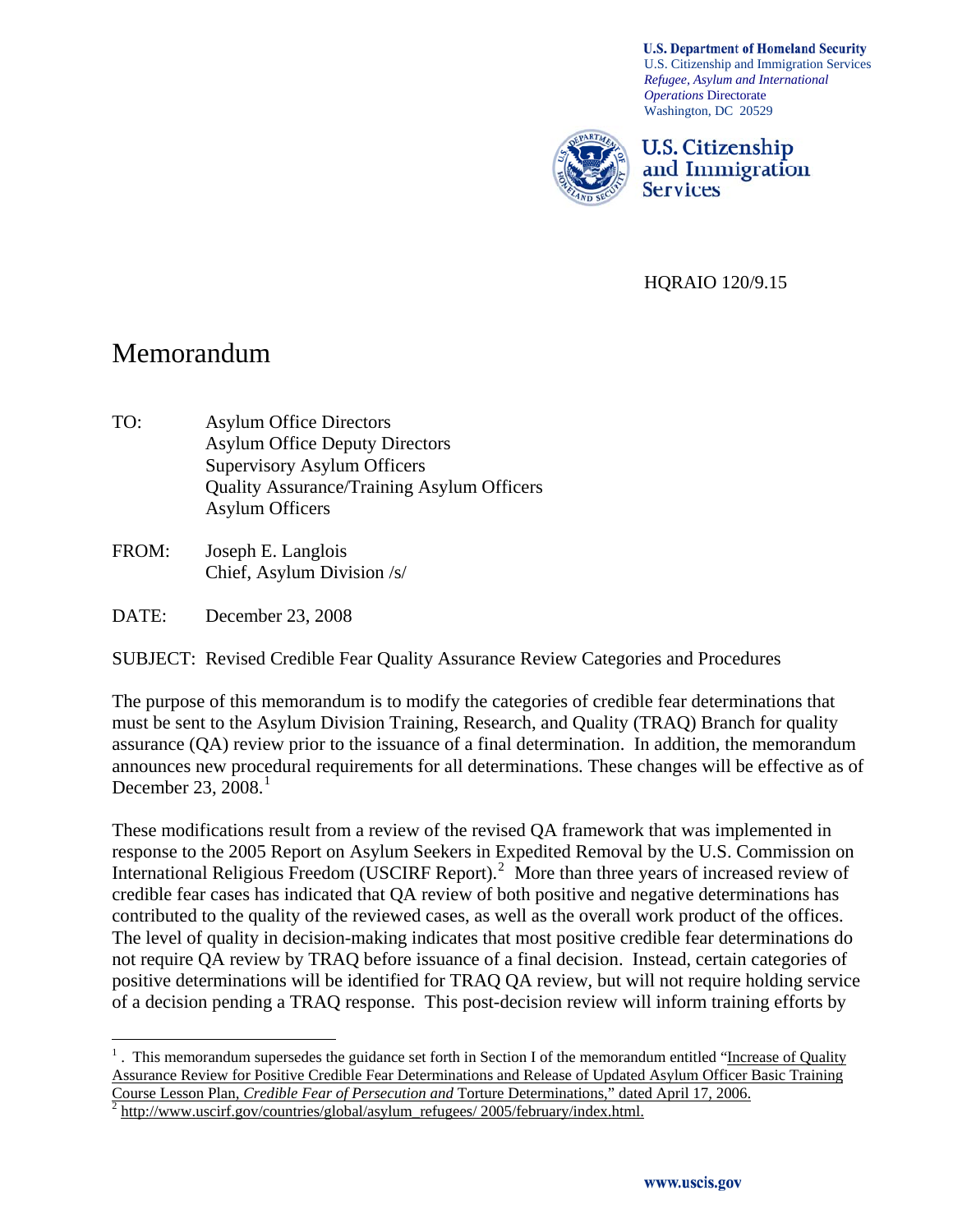providing information and guidance on common issues, trends, and areas for improvement. The procedural changes announced in section II of this memorandum are designed to remove the potential for procedural bias in favor positive determinations noted by the USCIRF Report.

# **I. Quality Assurance Review of Credible Fear Determinations**

# Background

During initial implementation of the expedited removal process, mandatory Headquarters Asylum Division (HQASM) QA review of positive credible fear determinations was limited to a few categories of cases (e.g., claims involving domestic violence, high profile cases, and cases involving a possible mandatory bar). Upon expansion of expedited removal to certain individuals apprehended between ports of entry ("inland" cases), HQASM initially required QA review of all inland positive credible fear determinations. Following further expansion of the expedited removal process to all border patrol sections and issuance of revised credible fear guidance in the AOBTC lesson plan, HQASM reduced the mandated QA review to half of all positive inland cases (i.e., positive inland determinations with an odd-numbered A-number). HQASM later required review of positive credible fear determinations from ZAR, ZCH, and ZMI with an odd-numbered A-number.

The USCIRF Report noted that the QA and other procedures for negative determinations were more onerous than the procedures for positive determinations, creating a potential bias toward positive determinations. Accordingly, USCIRF recommended applying similar QA procedures to both positive and negative determinations. The Asylum Division implemented this recommendation by increasing QA review of positive determinations. After two years of increased QA review of determinations based on the revised lesson plan, HQASM notes a high level of quality of the credible fear work product in all categories of cases.

Under the new QA review framework, HQASM will continue to review certain key positive determination categories and a sampling of *post-decisional* positive determinations, as discussed below. However, most positive credible fear determinations will not require HQASM review before service of the decision. HQASM will continue to review all negative credible fear determinations to ensure that bona fide asylum seekers are not returned to countries where they may face persecution or torture.

# Cases that Require TRAQ Quality Assurance Review Prior to Issuance of a Determination

TRAQ will continue to review all negative credible fear of persecution and torture determinations prior to the service of a determination. Pre-decision review will also continue for high-profile cases (e.g., high-ranking foreign government officials or their family members, or any person whose case has been or is likely to be publicized) and claims involving novel legal issues (as identified by the local office or meeting fact patterns provided by HQASM). Also, the Supervisory Asylum Pre-Screening Officer (SAPSO), Deputy Director, or Director, in his or her discretion, may request TRAQ review of any other cases.

The following is a comprehensive list of credible fear cases that require TRAQ QA review and concurrence **prior** to issuance of a decision: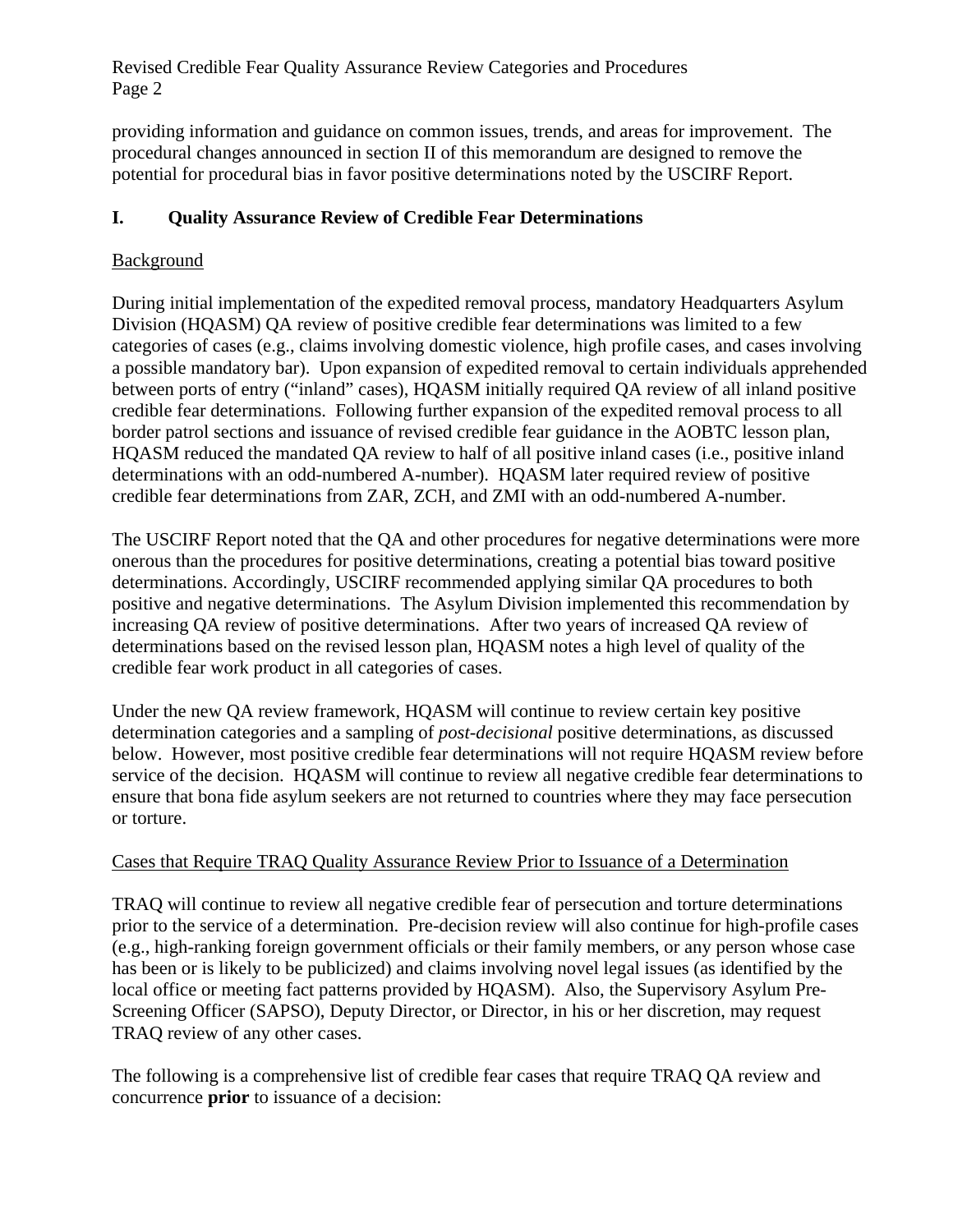- Negative credible fear of persecution and torture determinations;
- High-profile cases (e.g., high-ranking foreign government officials or their family members, or any person whose case has been or is likely to be publicized);
- Claims involving novel legal issues (as identified by the local office or meeting fact patterns provided by HQASM); and
- Any case a SAPSO, Deputy Director, or Director believes should be reviewed by TRAQ.

# Cases that No Longer Require TRAQ Quality Assurance Review Prior to Issuance of a **Determination**

Mandatory pre-decision TRAQ QA review is no longer required for other categories of cases. For instance, positive determinations based upon domestic violence, positive determinations based on a credible fear of torture only (negative for persecution), and positive determinations with possible mandatory bars will not require TRAQ review and concurrence before issuance of a decision. In the last two years of QA review of these categories, HQASM has observed closely the asylum office determinations and is confident that all offices appropriately apply existing law and policy.

The following is a list of credible fear cases that no longer require TRAQ QA review and concurrence prior to issuance of a decision:

- Positive inland credible fear of persecution determinations with odd-numbered A-numbers;
- Positive credible fear of persecution determinations with odd-numbered A-numbers within the jurisdiction of ZAR, ZCH, and ZMI;
- Claims based upon domestic violence (e.g., spousal abuse, child abuse, or violence between family members not in a spousal relationship);
- Positive torture claims;
- Positive credible fear determinations that involve a possible mandatory bar.

# Procedures for Post-Decision TRAQ Quality Assurance Review of a Sampling of Cases

In addition to negative credible fear of persecution and torture determinations, high-profile applicants, and requested reviews, HQASM will require *post-decisional* review of a sampling of positive credible fear determinations in order to gain an overview of the interviews and to ensure quality and consistency among the offices. For example, the HQASM Credible Fear Quality Assurance Program Manager may request all, or a specific subset, of the credible fear determinations made by a given office during the previous month. The Quality Assurance Program Manager may also request a random sampling of cases generated by APSS, or may request that all offices submit a number of cases falling into a certain category (i.e., all cases with possible mandatory bars).

The selected asylum office(s) and case categories will be announced at the monthly SAPSO conference call and emailed to all SAPSOs. The information will be reflected in the conference call minutes, which will be distributed to the Directors, Deputy Directors, and SAPSOs of each asylum office. After the post-decision review, the Quality Assurance Program Manager will provide feedback to the local asylum office(s) regarding any trends, issues on which follow-up training is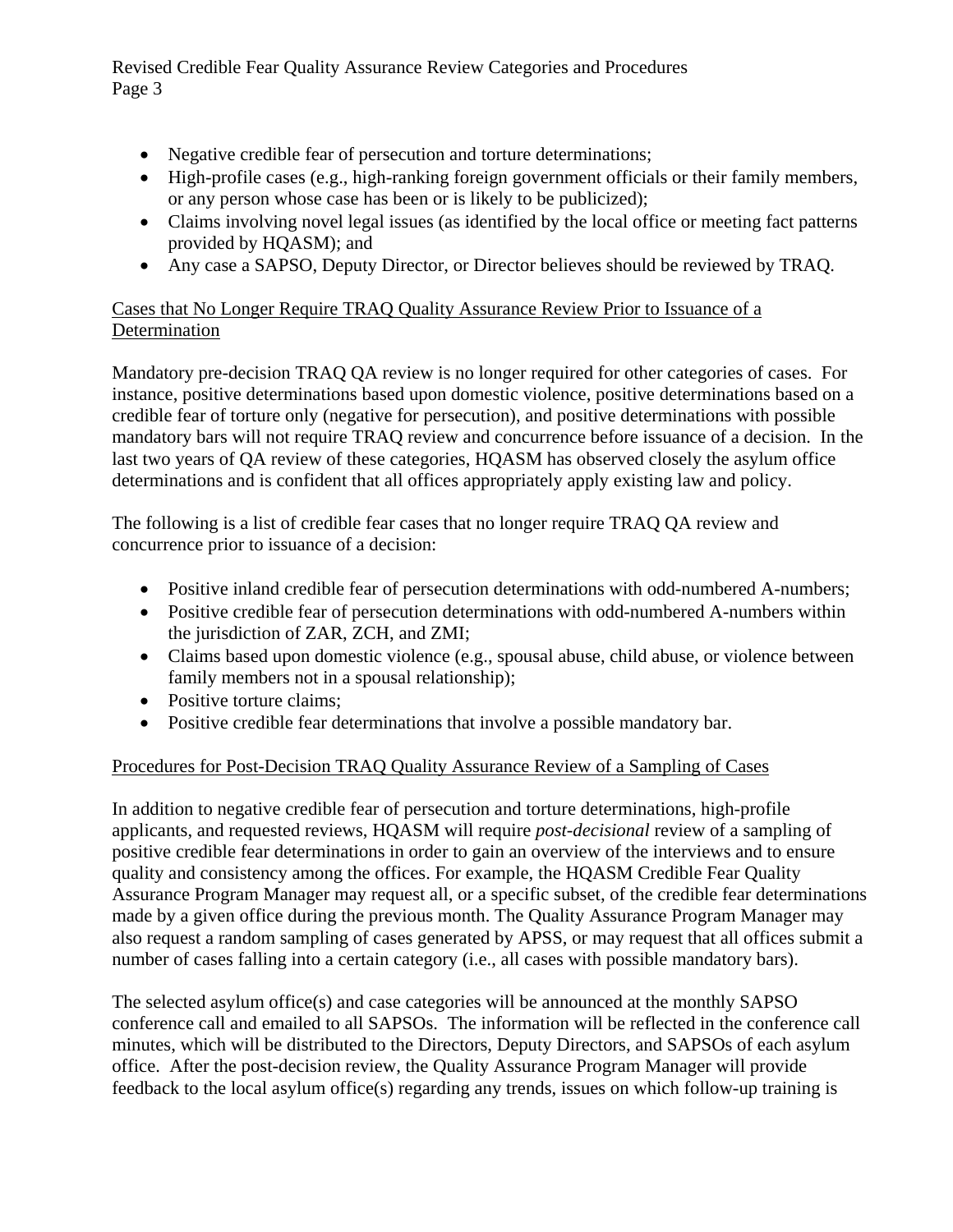needed, or any HQASM comments or concerns. The asylum office should use this feedback to discuss issues with staff and to inform training programs.

### Contact Information

Credible fear determinations requiring TRAQ review should be scanned and sent to the Asylum QA - Credible Fear e-mail address, consistent with current procedures. Please contact the Credible Fear Quality Assurance Program Manager in the TRAQ Branch<sup>[3](#page-3-0)</sup> by telephone prior to submitting any case documentation by fax. Questions concerning quality assurance review of credible fear cases should be submitted to the Asylum QA – Credible Fear inbox.

# **II. Procedural Requirements for Credible Fear Determinations**

As discussed above, the USCIRF report on expedited removal expressed a concern that the Asylum Division QA requirements and procedures for negative determinations may create an unintended bias toward positive determinations. Through our extensive review of positive credible fear determinations, HQASM has identified certain procedural issues that may contribute to this real or perceived bias. In response to this concern, and in an effort to remove any possible bias toward positive determinations, this memorandum implements two procedural changes, which include identical note-taking formats for positive and negative cases, as well as brief written analyses for both positive and negative cases. These new procedures will assist in minimizing any potential bias in the future. Additionally, these new procedures will provide the best record of the case to assist with meaningful supervisory review.

# Credible Fear Notes

Previously, the Credible Fear Procedures Manual required Question & Answer (Q&A) notes for negative credible fear of persecution and torture determinations, but did not require a specific format for positive determinations. This memorandum requires that Q&A notes accompany all credible fear interviews. Interview notes must accurately reflect what transpired during the interview so that a reviewer can reconstruct the interview by reading the interview notes. In addition, the interview notes should substantiate the asylum officer's decision.

Although Q&A notes are not required to be a verbatim record of everything said at the interview, they must provide an accurate record of the specific questions asked and the applicant's specific answers to demonstrate that the APSO gave the applicant every opportunity to establish a credible fear. In doing so, the Q&A notes must reflect that the APSO asked the applicant to explain any inconsistencies as well as to provide more detail concerning material issues. This type of record will provide the SAPSO with a clear record of the issues that may require follow-up questions or analysis, as well as assist the asylum officer in the identification of issues related to credibility and analysis of the claim after the interview. This memorandum does not require that the Q&A notes be reviewed with the applicant as a sworn statement; however, the APSO still must provide to the

<span id="page-3-0"></span><sup>&</sup>lt;sup>3</sup> The Asylum Division Contact List is on the AVL at http://z02rsccow12:8080/docushare/dsweb/View/Collection-9872.